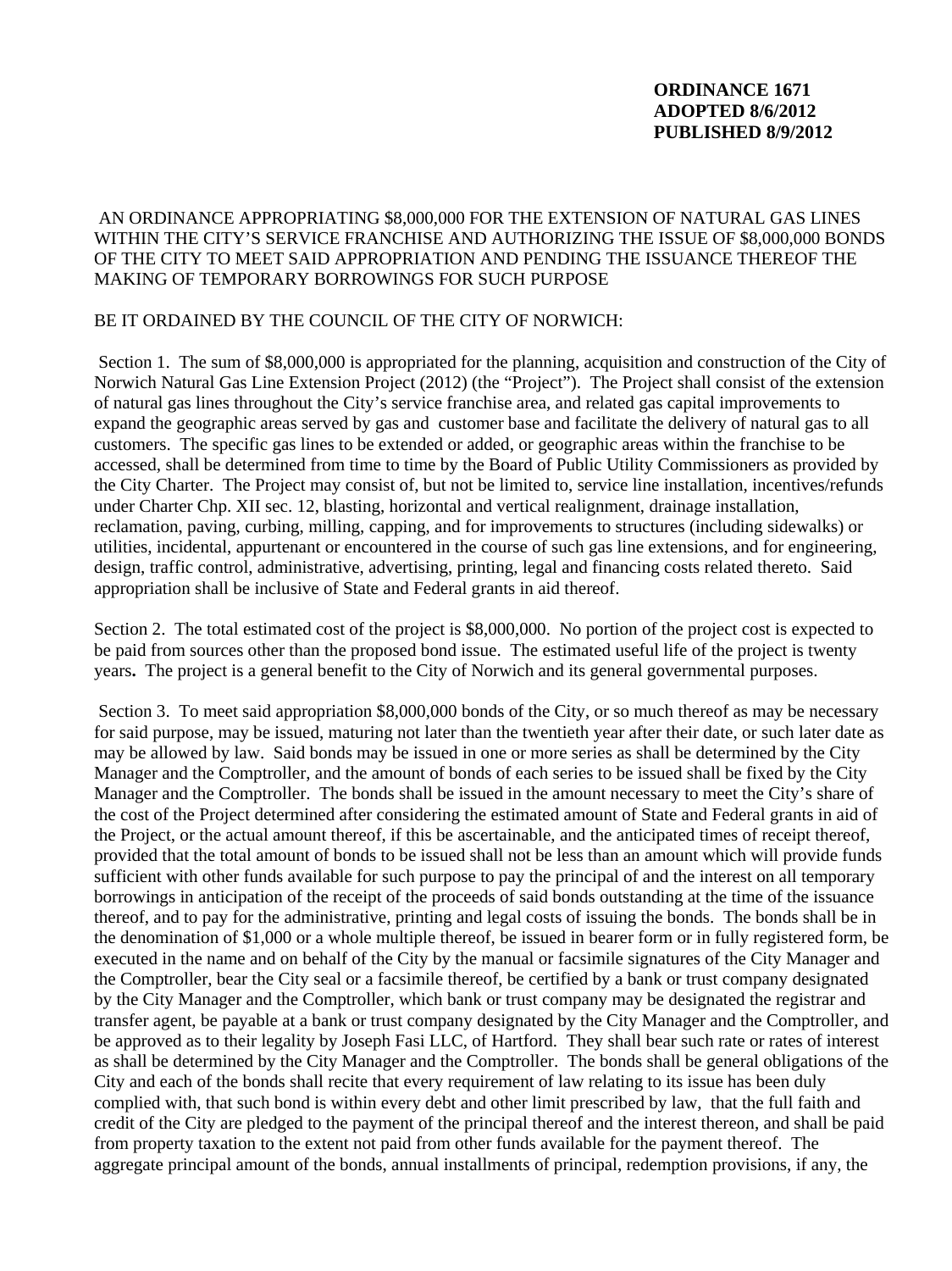date, time of issue and sale and other terms, details and particulars of such bonds, shall be determined by the City Manager and the Comptroller in accordance with the requirements of the General Statutes of Connecticut, as amended. In connection with the issuance of any bonds or notes authorized herein, the City may exercise any power delegated to municipalities pursuant to Section 7-370b, including the authority to enter into agreements moderating interest rate fluctuation, provided any such agreement or exercise of authority shall be approved by the City Council. In order to meet the capital cash flow expenditure needs of the City, the City Manager and Comptroller are authorized to allocate and reallocate expenditures incurred for the Project to any bonds or notes of the City outstanding as of the date of such allocation, and the bonds or notes to which such expenditures have been allocated shall be deemed to have been issued for such purpose, including the bonds and notes and Project herein authorized.

Section 4. The issue of the bonds aforesaid and of all other bonds or notes of the City heretofore authorized but not yet issued, as of the effective date of this Ordinance, would not cause the indebtedness of the City to exceed any debt limit calculated in accordance with law.

Section 5. Said bonds shall be sold by the City Manager and Comptroller in a competitive offering or by negotiation, in their discretion. If sold at competitive offering, the bonds shall be sold upon sealed proposals, at auction or similar competitive process, at not less than par and accrued interest on the basis of the lowest net or true interest cost to the City. A notice of sale or a summary thereof describing the bonds and setting forth the terms and conditions of the sale shall be published at least five days in advance of the sale in a recognized publication carrying municipal bond notices and devoted primarily to financial news and the subject of state and municipal bonds. If the bonds are sold by negotiation the purchase contract shall be approved by the City Council. With respect to the receipt of original issuance premium or bid premium upon the sale of the bonds or notes herein authorized, the Manager and Comptroller are authorized, but not required, to apply original issuance premium and bid premium, if applicable, to fund any purpose for which bonds of the City are authorized to be issued, and such application shall reduce the amount of authorized and unissued bonds of the purpose to which the premium was applied, in the amount so applied.

Section 6. The City Manager and the Comptroller are authorized to make temporary borrowings in anticipation of the receipt of the proceeds of any series of said bonds. Notes evidencing such borrowings shall be signed by the manual or facsimile signatures of the City Manager and the Comptroller, have the seal of the City or a facsimile thereof affixed, be payable at a bank or trust company designated by the City Manager and the Comptroller, be certified by a bank or trust company designated by the City Manager and the Comptroller pursuant to Section 7-373 of the General Statutes of Connecticut, as amended, and be approved as to their legality by Joseph Fasi LLC, of Hartford. They shall be issued with maturity dates which comply with the provisions of the General Statutes governing the issuance of such notes, as the same may be amended from time to time. The notes shall be general obligations of the City and each of the notes shall recite that every requirement of law relating to its issue has been duly complied with, that such note is within every debt and other limit prescribed by law, that the full faith and credit of the City are pledged to the payment of the principal thereof and the interest thereon, and shall be paid from property taxation to the extent not paid from other funds available for the payment thereof. The net interest cost on such notes, including renewals thereof, and the expense of preparing, issuing and marketing them, to the extent paid from the proceeds of such renewals or said bonds, shall be included as a cost of the project. Upon the sale of said bonds the proceeds thereof, to the extent required, shall be applied forthwith to the payment of the principal of and the interest on any such temporary borrowings then outstanding or shall be deposited with a bank or trust company in trust for such purpose.

Section 7. Resolution of Official Intent to Reimburse Expenditures with Borrowings. The City (the "Issuer") hereby expresses its official intent pursuant to §1.150-2 of the Federal Income Tax Regulations, Title 26 (the "Regulations"), to reimburse expenditures paid sixty days prior to and after the date of passage of this ordinance in the maximum amount and for the capital project defined in Section 1 with the proceeds of bonds, notes, or other obligations ("Bonds") authorized to be issued by the Issuer. The Bonds shall be issued to reimburse such expenditures not later than 18 months after the later of the date of the expenditure or the substantial completion of the project, or such later date the Regulations may authorize. The Issuer hereby